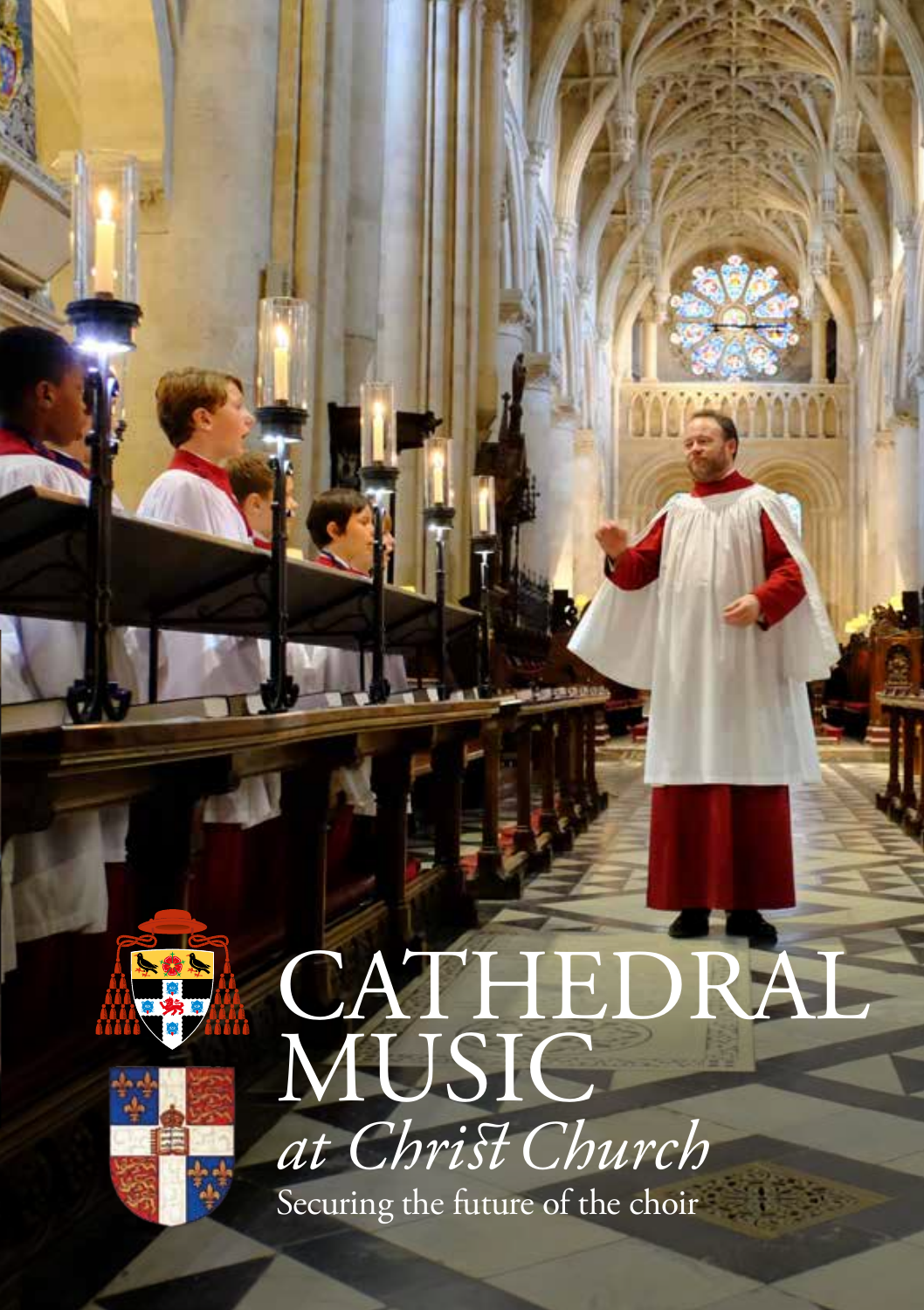

# A WORLD-CLASS CHOIR

Christ Church Cathedral Choir, Oxford, is nearly 500 years old and holds a unique place in the great English choral tradition.

Since 1546, the choir has been set apart from all other collegiate and cathedral choirs since it serves both an Oxford college and a diocese at the same time, in a unique and celebrated dual foundation. Despite the choir's long history, it is internationally renowned for the youthfulness of its sound and its daring and adventurous musical programming.

Throughout its history, the choir has attracted many distinguished composers and organists, from its first director, John Taverner, appointed by Cardinal Wolsey in 1526, to William Walton in the twentieth century. In recent years, the choir has commissioned and recorded works by composers such as John Tavener, William Mathias, Robert Saxton, and Howard Goodall.

This ancient foundation, however, is increasingly under threat of erosion from the significant financial pressures placed on arts and education in the UK.

The Christ Church Cathedral Music Trust was established in 2013 to ensure the survival and success of the choir through the following aims:

- 1. To preserve, in perpetuity, a tradition of world-class music at Christ Church.
- 2. To make available 100% scholarship funding for choristers to ensure that the choir is accessible to quality musicians, regardless of background or circumstance.
- 3. To support, in partnership with the Friends of Christ Church Cathedral, appropriate facilities and worthwhile projects befitting a choir of such repute and quality.

We now seek the generosity of Members and Friends to help deliver this mission and invite donors and benefactors to engage with us in promoting this appeal.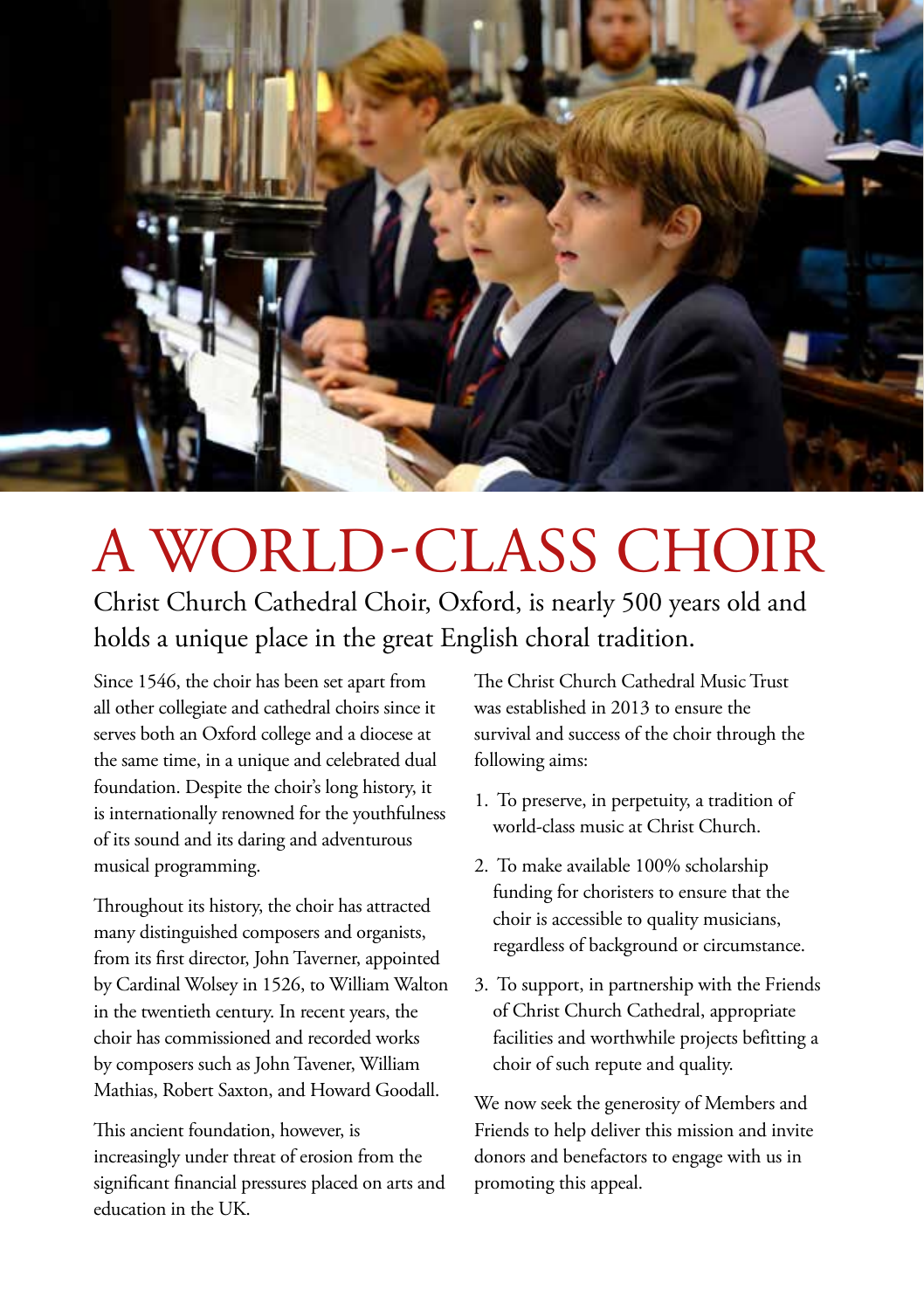

### **A CHOIR ACCESSIBLE TO ALL**

The current major aim of the Trust is to give children from any background the opportunity to sing at Christ Church. In order to achieve this goal, we still need to raise a substantial amount to endow the remaining majority of choristerships. This endowment would ensure 'needs-blind' access for the most talented to join the choir, greatly widening the cultural and educational reach of Christ Church and bringing choral music to the lives of many new families and communities.

Our goal is to ensure that no one is excluded from being a part of the Cathedral Choir due to financial need.

## **FROM THE ORGANIST, PROFESSOR STEVEN GRAHL**

*"It is a huge privilege to take over the direction of Christ Church Cathedral Choir, and I have already witnessed the excellence which this group achieves. Cathedral services are at the heart of our activity, but beyond that the choir enjoys an international reach through its broadcasts, tours, and recordings.The educative work that happens* 



*on a daily basis intersects directly with my post as a college tutor and university professor, and it is my job to inspire not only the choir members, but also, I hope, all those who hear the music of this vibrant ensemble."*